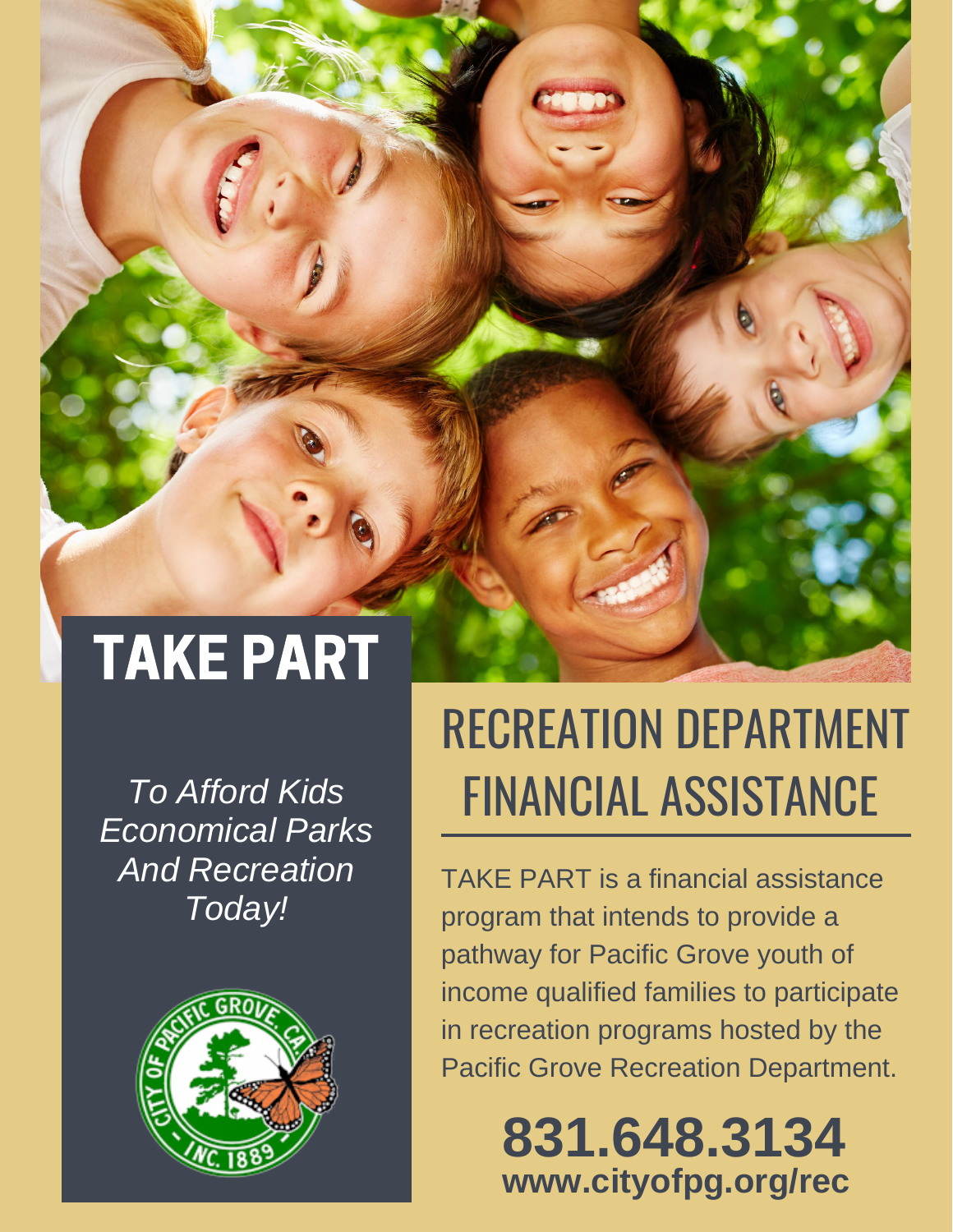

PACIFIC GROVE RECREATION DEPARTMENT

302 16th Street, Pacific Grove, CA 93950 (831) 648-3134 | www.cityofpg.org/recreation

### RECREATION TAKE PART PROGRAM

#### **Purpose**

**T**o **A**fford **K**ids **E**conomical **P**arks **A**nd **R**ecreation **T**oday, or TAKE PART, is a financial assistance program that intends to provide a pathway for Pacific Grove youth who come from income qualifying families to participate in recreation programs hosted by the Pacific Grove Recreation Department.

#### **Eligibility Guidelines**

- Family must be Pacific Grove residents *AND*
- Household annual gross income must be 80% or lower than the Monterey County median income (see Income Limits Chart)

#### **Income Limits Chart**

| <b>Household Size</b> |          |              |          |              |             |          |             |          |
|-----------------------|----------|--------------|----------|--------------|-------------|----------|-------------|----------|
| Weekly Income         | \$967    | \$1<br>105   | \$1,244  | \$1,381      | \$1<br>.492 | \$1,602  | \$1<br>712  | \$1,824  |
| Monthly Income        | \$4,191  | \$4,791      | \$5,391  | \$5,987      | \$6,466     | \$6,945  | \$7<br>.425 | \$7,904  |
| Annual Income         | \$50,300 | \$57<br>.500 | \$64,700 | \$71<br>.850 | \$77,600    | \$83,350 | \$89,100    | \$94,850 |

\*For households of nine or more, call (831) 648-3134 for income guideline information.

#### **How to Apply**

- 1. Complete a Recreation TAKE PART Program Application
- 2. Provide proof of residency (copy of current utility bill, CA DL or ID card, vehicle registration)
- 3. Provide proof of income qualification by submitting one of two verification methods:
	- a. Pacific Grove Recreation Department Income Statement Packet
	- b. Verification of eligibility or enrollment in Pacific Grove Unified School District Free/Reduced Meal Program (letter from school district)

#### **Financial Assistance**

Assistance will be given in program discount credit. Each child is eligible for up to \$250 in program discount credit. Discount credit has no cash value and can only be applied up to 50% of any program's fee. Discount credit can only be applied to youth recreation programs (camps, classes, swim lessons, etc.), and cannot be applied to memberships (after school program, preschool, etc), special events, point-of-sale retail items (concessions, etc.), rentals at any parks/facilities, or previously paid for programs.

#### **Confidentiality**

Information provided for the TAKE PART Program will not be given to anyone not associated in the review of applications or relevant agents of the City of Pacific Grove. The information provided will only be used to establish eligibility for the program and in no way will be used to discriminate a participant.

#### **Program Availability**

TAKE PART financial assistance is only available when applicable funds are available through donations and non-taxpayer funds within the Pacific Grove Recreation Department budget.